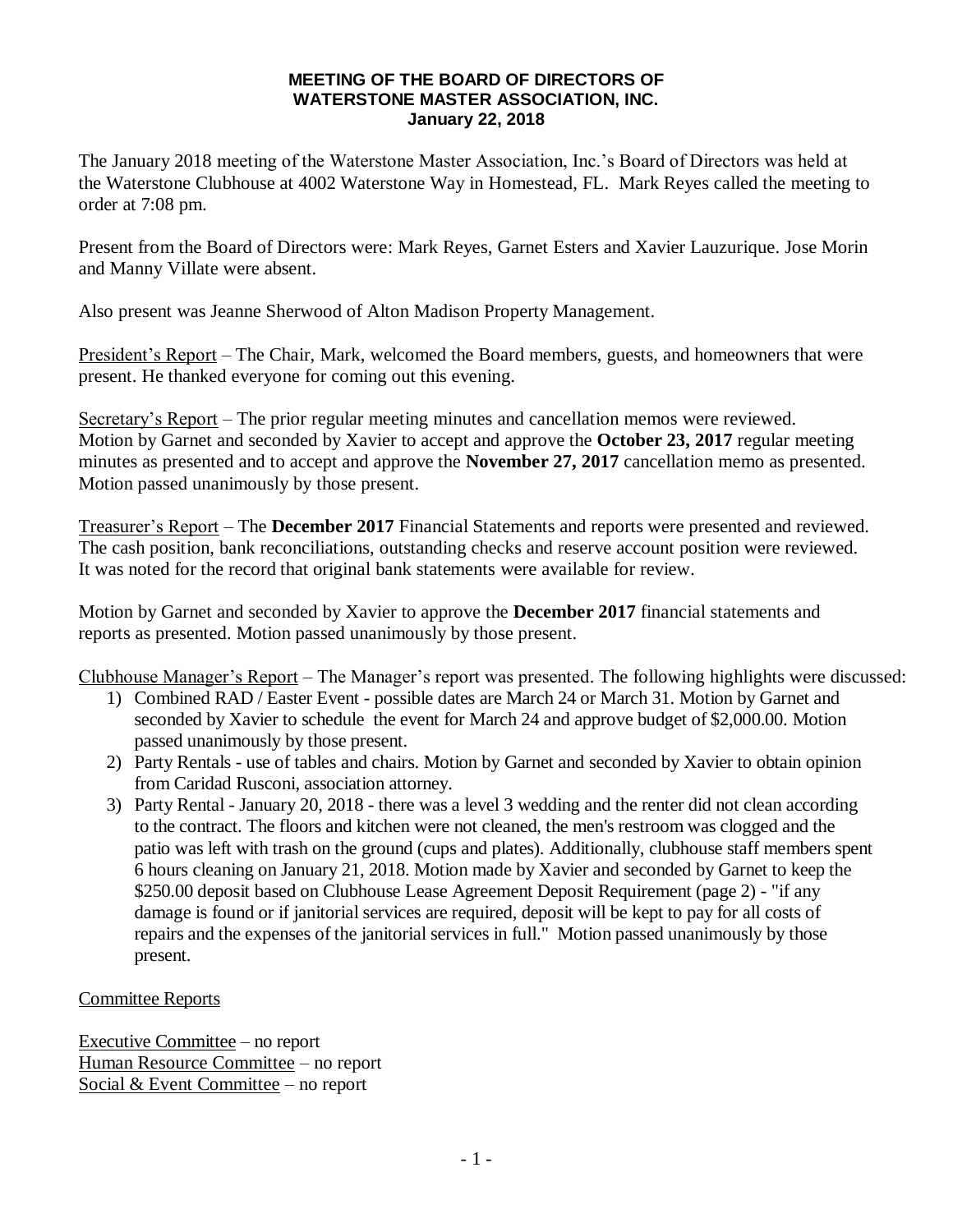## Unfinished Business:

Concrete Monument Signs were discussed. Revised proposals including lighting behind lettering have been requested from both Hurricane Design & Construction Inc. and Saul Signs but have not been received. Also, there was no response from the contractor recommended by Sal.

Front desk area – it was the general consensus that this item be removed from the agenda. A new desk chair will be ordered.

Front Entrance New Walkway - SierrasRUs has completed the project including texture. Yellow stripe will be installed on the curb.

Front Entrance Walkway Repairs - proposals were reviewed. Motion by Xavier and seconded by Garnet approving proposal from SierrasRUs in the amount of \$2,650.00. Motion passed unanimously by those present.

Pool Fence Electrostatic Painting - pending revised proposals.

Hurricane Irma Cleanup - pending installation of ground cover where stumps were removed.

New Business:

2017 CPA Engagement - Review from Rolando Leiva, CPA was presented. Motion made by Garnet and seconded by Xavier approving up to \$1,550.00 for review. Motion passed unanimously by those present. The board requested alternate proposals be presented for 2018 for transparency.

Department of Health - pool inspections were completed on 11/29/17 and all pools passed. A few minor repairs were noted and have been completed.

Pool Lights - proposals from Pool Solutions were reviewed for replacement of all pool lights with LED fixtures. Currently most lights are not operational. Motion by Garnet and seconded by Xavier approving proposal in the amount of \$7,228.85. Motion passed unanimously by those present.

Treadmill Repairs are needed on (2) of the treadmills. Motion by Garnet and seconded by Xavier approving proposal from Busybody Gyms in the amount of \$1,407.46. Motion passed unanimously by those present.

A motion was made by Xavier and seconded by Garnet that the **next meeting of the Board of Directors would be held on Monday, February 26, 2018 at 7:00 PM at the Waterstone Grand Clubhouse on 4002 Waterstone Way** unless otherwise re-scheduled and posted**.** Motion passed unanimously by those present. Notice needs to be posted accordingly at the Community Bulletin Board.